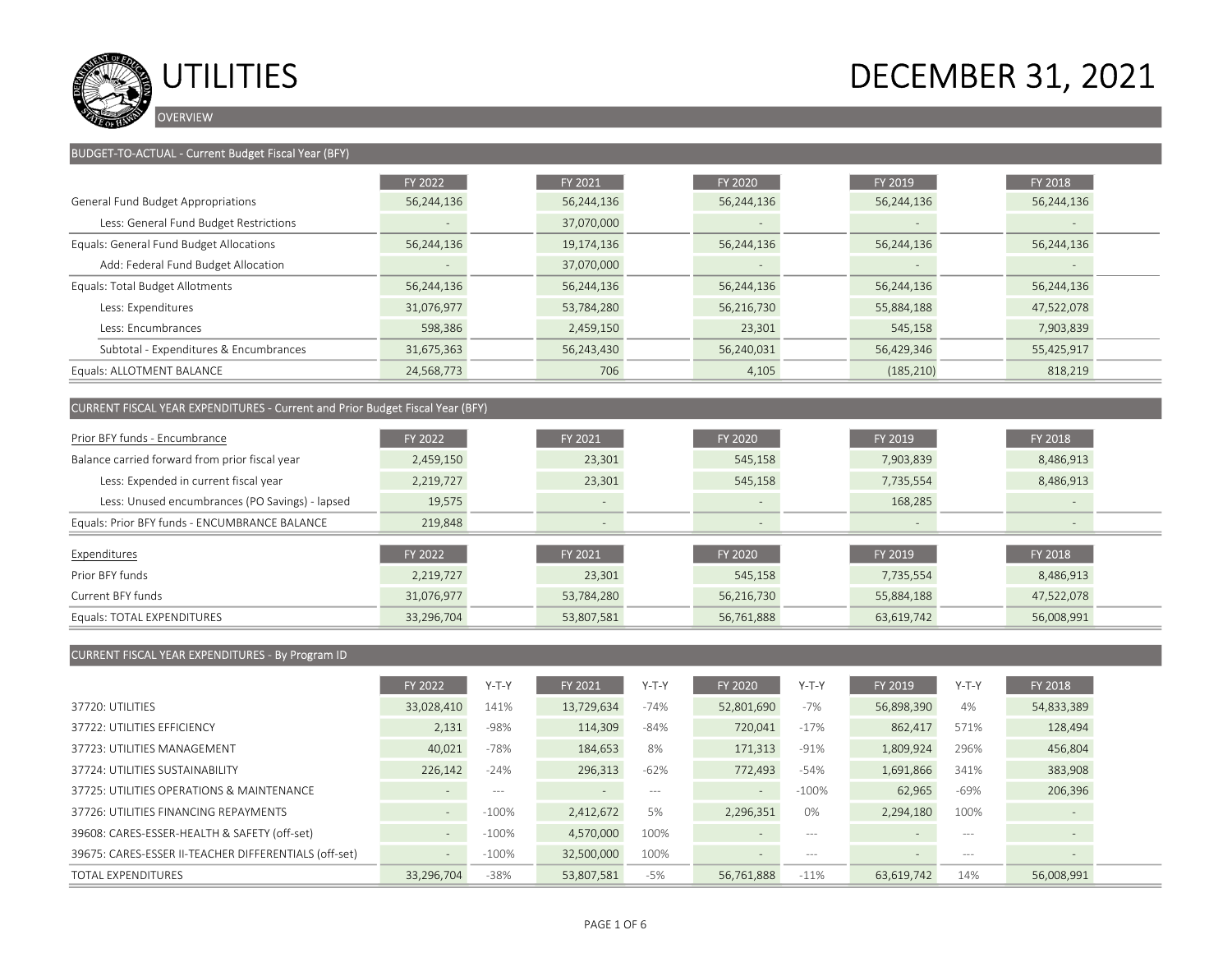

CURRENT FISCAL YEAR EXPENDITURE DETAIL - UTILITIES (PROGRAM ID 37720; 39608; 39675)

|                                             | FY 2022    | $Y-T-Y$ | FY 2021    | $Y-T-Y$ | FY 2020    | $Y-T-Y$ | FY 2019                  | $Y-T-Y$ | FY 2018                  | $Y-T-Y$ |
|---------------------------------------------|------------|---------|------------|---------|------------|---------|--------------------------|---------|--------------------------|---------|
| 650010: ELECTRICITY                         |            |         |            |         |            |         |                          |         |                          |         |
| 020425: HAWAIIAN ELECTRIC COMPANY           | 13,833,012 |         | 18,601,803 |         | 21,220,258 |         | 23,916,549               |         | 22,955,033               |         |
| 019800: HELCO                               | 2,994,262  |         | 4,477,297  |         | 5,326,637  |         | 6,235,344                |         | 6,241,864                |         |
| 028865: MAUI ELECTRIC COMPANY LTD           | 2,961,008  |         | 4,300,959  |         | 5,186,075  |         | 5,415,113                |         | 4,952,395                |         |
| 011135: KAUAI ISLAND UTILITY COOPERATIVE    | 617,288    |         | 1,062,823  |         | 1,172,121  |         | 1,220,607                |         | 1,262,706                |         |
| 009476: CASTLE & COOKE COMMERCIAL INC       | 105,406    |         | 175,298    |         | 330,692    |         | 259,855                  |         | 237,135                  |         |
| Charges - Schools on Military Bases         | 150,723    |         | 514,756    |         | 702,620    |         | 377,174                  |         | 324,404                  |         |
| Charges - Various Misc Vendors              | 2,868      |         | 23,680     |         | 8,789      |         | 251,177                  |         | 8,983                    |         |
| Energy Rebates                              | (8, 185)   |         | (103, 053) |         | (374, 114) |         | (164, 714)               |         | (591, 973)               |         |
| Use of Facilities/Collections for Utilities | (333,581)  |         | (23, 797)  |         | (494, 158) |         | (578, 259)               |         | (623, 422)               |         |
| TOTAL 650010: ELECTRICITY                   | 20,322,801 | $-30%$  | 29,029,766 | $-12%$  | 33,078,920 | $-10%$  | 36,932,846               | 6%      | 34,767,125               | $-2%$   |
|                                             |            |         |            |         |            |         |                          |         |                          |         |
| 650020: ALTERNATIVE ENERGY COST             |            |         |            |         |            |         |                          |         |                          |         |
| 143055: RC ENERGY HDOE LLC                  | 1,337,747  |         | 2,566,364  |         | 2,533,245  |         | 2,588,071                |         | 2,522,189                |         |
| 147438: KEC OHANA SOLAR FUND 2014 LLC       | 539,540    |         | 1,050,246  |         | 1,040,742  |         | 1,103,696                |         | 936,600                  |         |
| 144729: RC ENERGY HDOE PHASE 3 LLC          | 401,245    |         | 762,748    |         | 731,634    |         | 731,971                  |         | 696,233                  |         |
| 147526: RC ENERGY HDOE LLC                  | 355,866    |         | 673,960    |         | 676,285    |         | 680,836                  |         | 704,603                  |         |
| 145890: DOE HAWAII SOLAR 2013 LLC           | 301,650    |         | 513,049    |         | 478,495    |         | 458,508                  |         | 491,806                  |         |
| TOTAL 650020: ALTERNATIVE EN OK             | 2,936,048  | $-47%$  | 5,565,455  | 2%      | 5,460,400  | $-2%$   | 5,563,082                | 4%      | 5,351,432                | 93%     |
| 651010: GAS                                 |            |         |            |         |            |         |                          |         |                          |         |
| 018020: HAWAIIGAS                           | 192,528    |         | 461,897    |         | 268,658    |         | 339,244                  |         | 411,059                  |         |
| 033485: AMERIGAS PROPANE LP (OAHU)          | 50,871     |         | 121,664    |         | 65,992     |         | 98,886                   |         | 104,036                  |         |
| 028888: AMERIGAS (MAUI)                     | 10,545     |         | 21,452     |         | 20,956     |         | 31,284                   |         | 29,236                   |         |
| Charges - Various Misc Vendors              |            |         | (225, 400) |         | 38,597     |         | 142,391                  |         |                          |         |
| TOTAL 651010: GAS                           | 253,944    | $-33%$  | 379,613    | $-4%$   | 394,203    | $-36%$  | 611,805                  | 12%     | 544,331                  | 12%     |
| 651020: CAFETERIA GAS                       |            |         |            |         |            |         |                          |         |                          |         |
| 018020: HAWAIIGAS                           | 898,696    |         | 948,830    |         |            |         | $\sim$                   |         |                          |         |
| 033485: AMERIGAS PROPANE LP (OAHU)          | 108,371    |         | 143,853    |         |            |         | $\overline{\phantom{a}}$ |         | $\overline{\phantom{a}}$ |         |
| 028888: AMERIGAS (MAUI)                     | 6,031      |         | 6,053      |         |            |         | $\overline{\phantom{a}}$ |         |                          |         |
| Charges - Various Misc Vendors              |            |         | (397, 521) |         |            |         | $\sim$                   |         | $\overline{\phantom{a}}$ |         |
| TOTAL 651020: CAFETERIA GAS                 | 1,013,098  | 44%     | 701,215    | 100%    |            | $---$   |                          | $-$     |                          |         |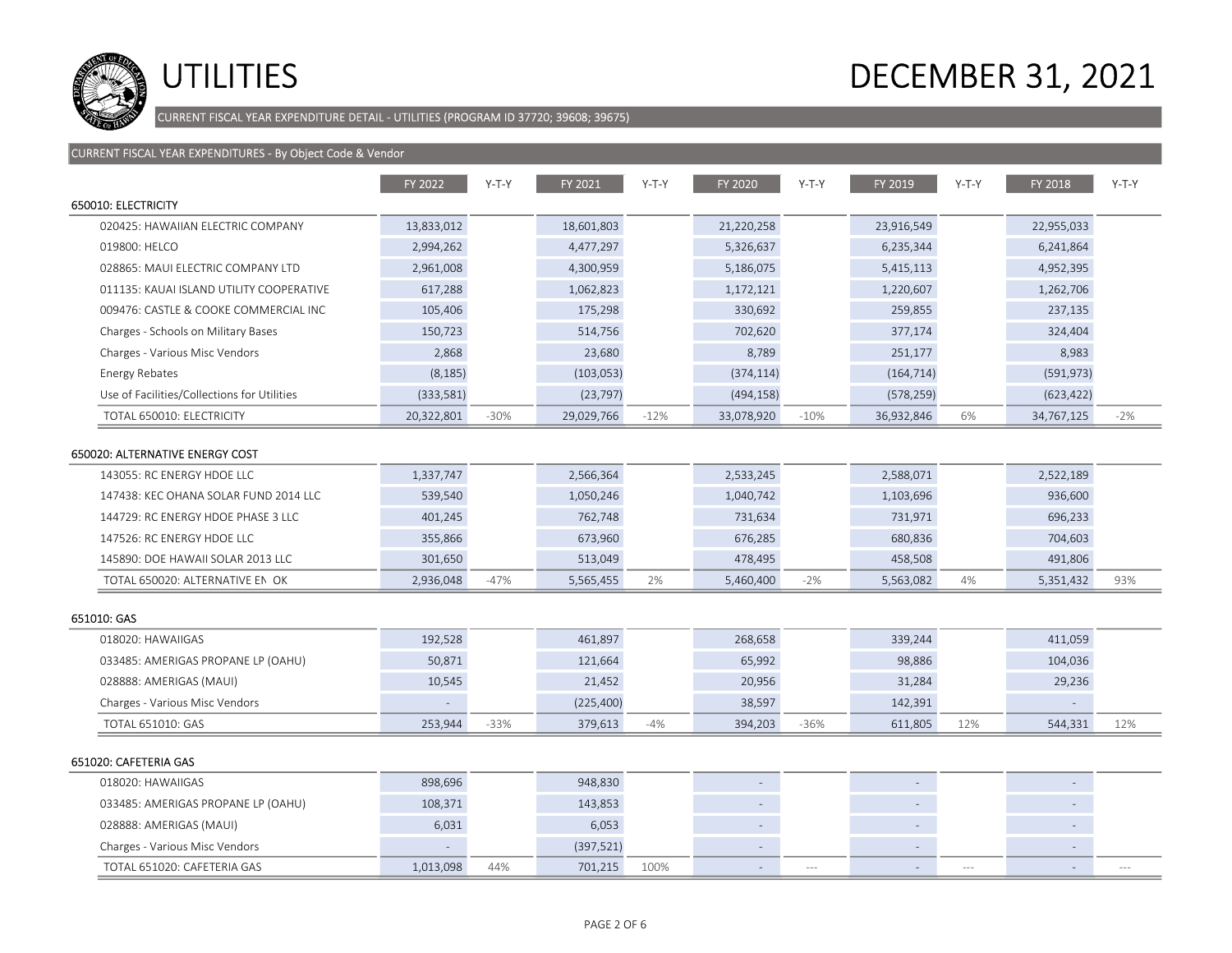

CURRENT FISCAL YEAR EXPENDITURE DETAIL - UTILITIES (PROGRAM ID 37720; 39608; 39675) - continued

| CURRENT FISCAL YEAR EXPENDITURES - By Object Code & Vendor - continued |            |         |            |         |            |         |            |         |            |         |
|------------------------------------------------------------------------|------------|---------|------------|---------|------------|---------|------------|---------|------------|---------|
|                                                                        | FY 2022    | $Y-T-Y$ | FY 2021    | $Y-T-Y$ | FY 2020    | $Y-T-Y$ | FY 2019    | $Y-T-Y$ | FY 2018    | $Y-T-Y$ |
| 652010: WATER                                                          |            |         |            |         |            |         |            |         |            |         |
| 007660: BOARD OF WATER SUPPLY                                          | 2,381,902  |         | 3,947,375  |         | 3,908,022  |         | 3,873,605  |         | 3,972,426  |         |
| 014695: COUNTY OF MAUI - DEPARTMENT OF WATER                           | 991,264    |         | 1,509,022  |         | 1,406,481  |         | 1,119,580  |         | 1,075,587  |         |
| 014700: DEPT OF WATER SUPPLY - COUNTY OF HAWAII                        | 361,915    |         | 632,474    |         | 591,538    |         | 716,900    |         | 667,102    |         |
| 014690: DEPARTMENT OF WATER - COUNTY OF KAUAI                          | 213,031    |         | 315,498    |         | 327,984    |         | 333,997    |         | 361,489    |         |
| Charges - Schools on Military Bases                                    | 63,501     |         | 132,753    |         | 144,430    |         | 115,699    |         | 110,871    |         |
| Charges - Various Misc Vendors                                         | 117,216    |         | 183,931    |         | 213,570    |         | 166,456    |         | 165,611    |         |
| <b>TOTAL 652010: WATER</b>                                             | 4,128,829  | $-39%$  | 6,721,053  | 2%      | 6,592,025  | 4%      | 6,326,237  | 0%      | 6,353,086  | $-4%$   |
| 653010: SEWER                                                          |            |         |            |         |            |         |            |         |            |         |
| 007660: BOARD OF WATER SUPPLY                                          | 2,828,790  |         | 6,121,542  |         | 5,180,928  |         | 5,688,223  |         | 5,689,284  |         |
| 014695: COUNTY OF MAUI - DEPARTMENT OF WATER                           | 948,872    |         | 1,317,017  |         | 1,284,068  |         | 984,725    |         | 829,501    |         |
| 013286: COUNTY OF HAWAII - DIRECTOR OF FINANCE                         | 194,474    |         | 187,183    |         | 177,036    |         | 191,997    |         | 160,917    |         |
| 013315: COUNTY OF MAUI - SOLID WASTE                                   | $\sim$     |         | 2,646      |         | 7,957      |         | 1,140      |         | 130,325    |         |
| 013295: COUNTY OF KAUAI - DEPARTMENT OF FINANC                         | 83,501     |         | 98,341     |         | 117,373    |         | 94,202     |         | 124,348    |         |
| 142969: HAWAII AMERICAN WATER COMPANY                                  | 57,602     |         | 71,571     |         | 61,959     |         | 84,550     |         | 76,259     |         |
| 143380: HAWAII WATER SERVICE COMPANY                                   | 110,238    |         | 140,223    |         | 94,381     |         | 105,107    |         | 54,599     |         |
| 146401: PUHI SEWER & WATER COMPANY                                     | 20,926     |         | 44,242     |         | 42,276     |         | 37,471     |         | 33,102     |         |
| Charges - Schools on Military Bases                                    | 111,933    |         | 302,489    |         | 172,147    |         | 217,630    |         | 199,013    |         |
| Charges - Various Misc Vendors                                         | 16,903     |         | 103,953    |         | 134,951    |         | 58,453     |         | 67,150     |         |
| <b>TOTAL 653010: SEWER</b>                                             | 4,373,239  | $-48%$  | 8,389,207  | 15%     | 7,273,076  | $-3%$   | 7,463,498  | 1%      | 7,364,498  | 7%      |
|                                                                        |            |         |            |         |            |         |            |         |            |         |
| Other Miscellaneous Object Codes                                       | 451        |         | 13,325     |         | 3,066      |         | 922        |         | 1,051      |         |
| Payroll Expenditures                                                   | $\sim$     |         | $\sim$     |         |            |         | $\sim$     |         | 451,866    |         |
| <b>Total Expenditures</b>                                              | 33,028,410 | $-35%$  | 50,799,634 | $-4%$   | 52,801,690 | $-7%$   | 56,898,390 | 4%      | 54,833,389 | 5%      |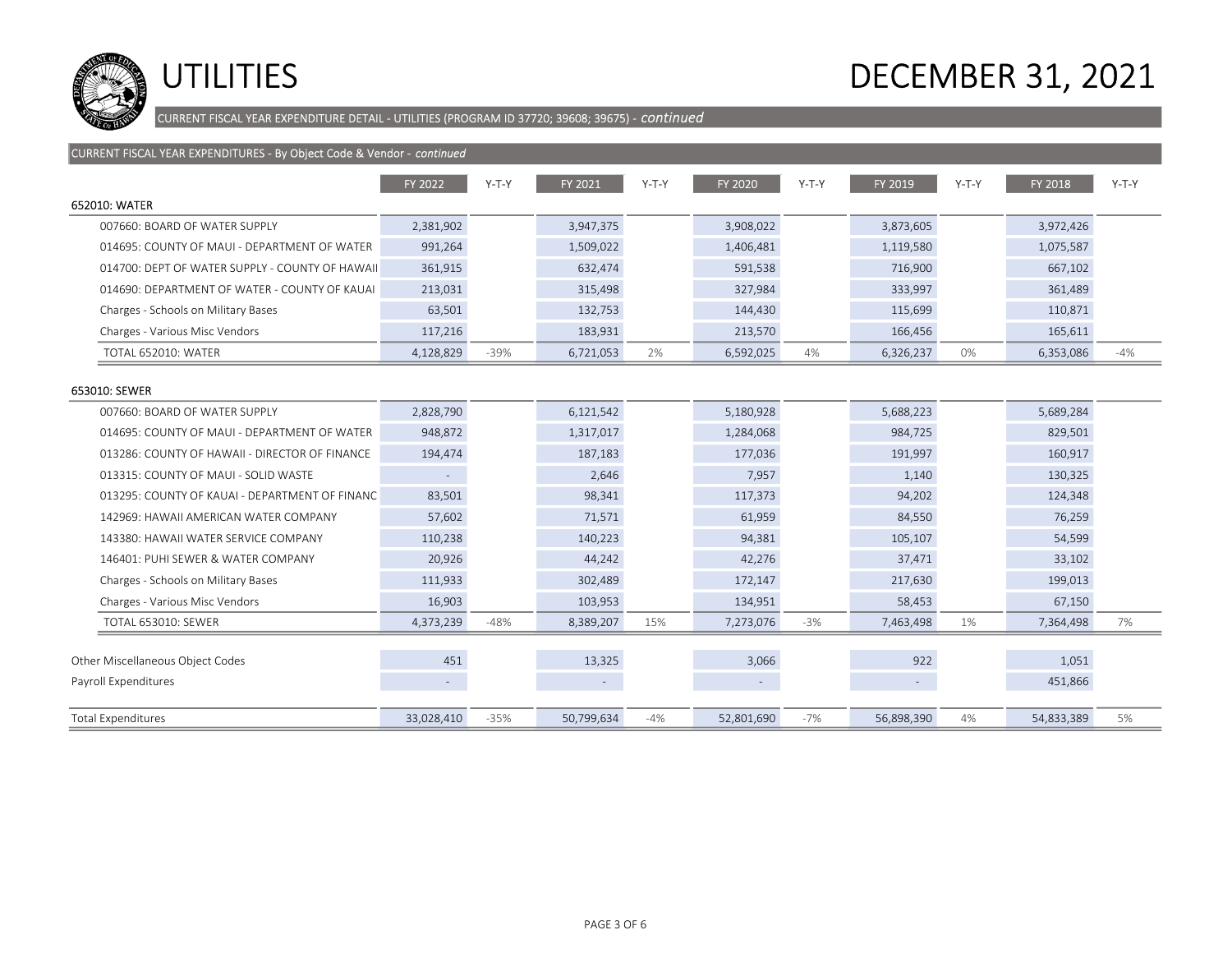

COST & USAGE - 650010: ELECTRICITY

| $\zeta$<br>\$<br>\$<br>$-25%$<br>\$<br>\$<br>Fiscal Month 01 - JULY<br>2,342,217<br>20%<br>1,952,330<br>2,609,448<br>5%<br>2,484,131<br>9%<br>2,286,012<br>$\zeta$<br>$\zeta$<br>\$<br>$\zeta$<br>Ś.<br>$-27%$<br>2,697,221<br>Fiscal Month 02 - AUGUST<br>2,920,269<br>32%<br>2,206,407<br>3,034,865<br>2%<br>2,972,496<br>10%<br>$\zeta$<br>Ś.<br>$\zeta$<br>2,689,334<br>\$<br>$\zeta$<br>3,313,862<br>Fiscal Month 03 - SEPTEMBER<br>3,458,381<br>29%<br>$-27%$<br>3,670,420<br>3,602,474<br>9%<br>2% | $-2%$<br>$-10%$<br>$-5%$<br>-2%<br>5%<br>0% |
|-----------------------------------------------------------------------------------------------------------------------------------------------------------------------------------------------------------------------------------------------------------------------------------------------------------------------------------------------------------------------------------------------------------------------------------------------------------------------------------------------------------|---------------------------------------------|
|                                                                                                                                                                                                                                                                                                                                                                                                                                                                                                           |                                             |
|                                                                                                                                                                                                                                                                                                                                                                                                                                                                                                           |                                             |
|                                                                                                                                                                                                                                                                                                                                                                                                                                                                                                           |                                             |
| Ŝ.<br>$\zeta$<br>\$<br>\$<br>$\zeta$<br>Fiscal Month 04 - OCTOBER<br>28%<br>2,658,411<br>3,776,092<br>17%<br>3,227,167<br>3,415,441<br>$-25%$<br>3,554,208<br>$-6%$                                                                                                                                                                                                                                                                                                                                       |                                             |
| \$<br>\$<br>Ś.<br>\$<br>$\zeta$<br>3,185,032<br>Fiscal Month 05 - NOVEMBER<br>3,437,087<br>27%<br>2,713,138<br>$-20%$<br>3,374,387<br>$-7%$<br>3,630,123<br>14%                                                                                                                                                                                                                                                                                                                                           |                                             |
| $\zeta$<br>\$<br>$\zeta$<br>Ŝ.<br>3,328,094<br>32%<br>2,520,649<br>$-23%$<br>\$<br>3,276,782<br>$-7%$<br>3,514,408<br>18%<br>2,969,403<br>Fiscal Month 06 - DECEMBER                                                                                                                                                                                                                                                                                                                                      |                                             |
| $\zeta$<br>2,273,416<br>\$<br>$\zeta$<br>$-21%$<br>\$<br>2,868,674<br>$-2%$<br>2,933,496<br>13%<br>2,603,908<br>Fiscal Month 07 - JANUARY                                                                                                                                                                                                                                                                                                                                                                 | 1%                                          |
| $\zeta$<br>2,296,005<br>$\zeta$<br>\$<br>$-4%$<br>$\zeta$<br>$-23%$<br>2,973,915<br>2,797,569<br>2,917,656<br>Fiscal Month 08 - FEBRUARY<br>6%                                                                                                                                                                                                                                                                                                                                                            | 5%                                          |
| $\zeta$<br><sup>5</sup><br>2,323,992<br>$\zeta$<br>\$<br>2,998,743<br>$-21%$<br>2,940,149<br>12%<br>2,624,666<br>$-12%$<br>Fiscal Month 09 - MARCH                                                                                                                                                                                                                                                                                                                                                        | 5%                                          |
| <sup>5</sup><br>\$<br>$\zeta$<br>Fiscal Month 10 - APRIL<br>2,333,740<br>9%<br>\$<br>2,140,043<br>$-21%$<br>2,719,262<br>$-8%$<br>2,943,170                                                                                                                                                                                                                                                                                                                                                               | 1%                                          |
| Ś<br>$\zeta$<br>2,619,280<br>39%<br>\$<br>1,887,649<br>$-41%$<br>3,173,513<br>3%<br>Ŝ<br>3,072,931<br>Fiscal Month 11 - MAY                                                                                                                                                                                                                                                                                                                                                                               | $-3%$                                       |
| $\zeta$<br>\$<br>\$<br>2,650,020<br>\$<br>$-41%$<br>3,085,525<br>6%<br>2,920,387<br>Fiscal Month 12 - JUNE<br>46%<br>1,816,892                                                                                                                                                                                                                                                                                                                                                                            | 7%                                          |
| $\zeta$<br>$\zeta$<br>$\zeta$<br>\$18,901,489<br>$-35%$<br>29,236,722<br>\$<br>6%<br>Total<br>$-14%$<br>34, 147, 432<br>$-8%$<br>37,313,755<br>35,135,492                                                                                                                                                                                                                                                                                                                                                 | 0%                                          |
| <b>USAGE (KWH)</b><br>FY 2022<br>FY 2019<br>FY 2018<br>$Y-T-Y$<br>FY 2021<br>$Y-T-Y$<br>FY 2020<br>$Y-T-Y$<br>Y-T-Y                                                                                                                                                                                                                                                                                                                                                                                       | $Y-T-Y$                                     |
| 9%<br>Fiscal Month 01 - JULY<br>6,589,220<br>6,035,875<br>$-18%$<br>7,331,069<br>6%<br>6,938,612<br>$-10%$<br>7,746,974                                                                                                                                                                                                                                                                                                                                                                                   | $-12%$                                      |
| Fiscal Month 02 - AUGUST<br>8,491,565<br>16%<br>7,341,976<br>$-19%$<br>9,039,244<br>8,841,620<br>$-4%$<br>9,225,964<br>2%                                                                                                                                                                                                                                                                                                                                                                                 | $-19%$                                      |
| 10,469,790<br>9,409,028<br>$-20%$<br>11,710,825<br>5%<br>$-9%$<br>12,214,430<br>Fiscal Month 03 - SEPTEMBER<br>11%<br>11,173,836                                                                                                                                                                                                                                                                                                                                                                          | $-9%$                                       |
| 13%<br>9,107,572<br>$-21%$<br>11,542,764<br>$-1%$<br>11,638,660<br>Fiscal Month 04 - OCTOBER<br>10,249,820<br>0%<br>11,491,265                                                                                                                                                                                                                                                                                                                                                                            | $-10%$                                      |
| 10,250,317<br>11%<br>9,195,569<br>$-16%$<br>10,958,538<br>1%<br>10,832,116<br>$-4%$<br>11,259,888<br>Fiscal Month 05 - NOVEMBER                                                                                                                                                                                                                                                                                                                                                                           | $-4%$                                       |
| 9,631,194<br>11%<br>8,646,877<br>10,687,466<br>10,227,659<br>10,158,907<br>Fiscal Month 06 - DECEMBER<br>$-19%$<br>4%<br>1%                                                                                                                                                                                                                                                                                                                                                                               | $-10%$                                      |
| 7,456,758<br>$-2%$<br>8,530,251<br>Fiscal Month 07 - JANUARY<br>$-17%$<br>8,942,582<br>7%<br>8,323,181                                                                                                                                                                                                                                                                                                                                                                                                    | $-9%$                                       |
| 7,398,420<br>$-12%$<br>9,604,900<br>Fiscal Month 08 - FEBRUARY<br>$-17%$<br>8,966,816<br>6%<br>8,436,574                                                                                                                                                                                                                                                                                                                                                                                                  | $-4%$                                       |
| 7,304,138<br>$-15%$<br>8,579,795<br>$-15%$<br>9,486,852<br>Fiscal Month 09 - MARCH<br>6%<br>8,095,504                                                                                                                                                                                                                                                                                                                                                                                                     | $-6%$                                       |
| 7,176,668<br>Fiscal Month 10 - APRIL<br>29%<br>5,565,415<br>$-32%$<br>8,187,495<br>$-11%$<br>9,234,163                                                                                                                                                                                                                                                                                                                                                                                                    | $-10%$                                      |
| Fiscal Month 11 - MAY<br>8,307,511<br>68%<br>4,936,839<br>$-49%$<br>9,633,172<br>$-4%$<br>10,019,378                                                                                                                                                                                                                                                                                                                                                                                                      | $-13%$                                      |
| 7,974,764<br>50%<br>5,310,618<br>$-41%$<br>9,019,830<br>$-1%$<br>9,127,692<br>Fiscal Month 12 - JUNE                                                                                                                                                                                                                                                                                                                                                                                                      | $-5%$                                       |
| 55,681,906<br>$-42%$<br>95,355,156<br>$-8%$<br>103,571,971<br>$-7%$<br>111,200,864<br>-6%<br>118,248,059<br>Total                                                                                                                                                                                                                                                                                                                                                                                         | $-9%$                                       |
| COST PER USAGE (\$/KWH)<br>FY 2022<br>Y-T-Y<br>FY 2021<br>$Y-T-Y$<br>FY 2020<br>FY 2019<br>$Y-T-Y$<br>FY 2018<br>$Y-T-Y$                                                                                                                                                                                                                                                                                                                                                                                  | $Y-T-Y$                                     |
| \$<br>\$<br>\$<br>\$<br>\$<br>Fiscal Month 01 - JULY<br>0.36<br>13%<br>0.32<br>$-11%$<br>0%<br>0.36<br>20%<br>0.30<br>0.36                                                                                                                                                                                                                                                                                                                                                                                | 11%                                         |
| $\mathsf{\dot{S}}$<br>$\zeta$<br>$\zeta$<br>\$<br>\$<br>Fiscal Month 02 - AUGUST<br>0.34<br>13%<br>0.30<br>$-12%$<br>0.34<br>0%<br>0.34<br>17%<br>0.29                                                                                                                                                                                                                                                                                                                                                    | 7%                                          |
| $\zeta$<br>$\mathsf{\hat{S}}$<br>Ś<br>\$<br>\$<br>Fiscal Month 03 - SEPTEMBER<br>0.33<br>14%<br>0.29<br>$-6%$<br>0.31<br>$-3%$<br>0.32<br>19%<br>0.27                                                                                                                                                                                                                                                                                                                                                     | 4%                                          |
| $\zeta$<br>$\zeta$<br>$\mathsf{\hat{S}}$<br>$\zeta$<br>Ŝ.<br>Fiscal Month 04 - OCTOBER<br>0.33<br>14%<br>0.29<br>$-6%$<br>0.31<br>$-6%$<br>0.33<br>18%<br>0.28                                                                                                                                                                                                                                                                                                                                            | 12%                                         |
| $\zeta$<br>\$<br>\$<br>$\zeta$<br>Ŝ.<br>Fiscal Month 05 - NOVEMBER<br>0.34<br>13%<br>0.30<br>$-3%$<br>0.31<br>$-9%$<br>0.34<br>21%<br>0.28                                                                                                                                                                                                                                                                                                                                                                | 8%                                          |
| $\zeta$<br>Ś<br>$\zeta$<br>$\zeta$<br>$\zeta$<br>0.35<br>21%<br>0.29<br>0.31<br>$-9%$<br>0.34<br>17%<br>0.29<br>Fiscal Month 06 - DECEMBER<br>-6%                                                                                                                                                                                                                                                                                                                                                         | 12%                                         |
| \$<br>$\zeta$<br>$\zeta$<br>$\zeta$<br>0.32<br>$-9%$<br>0.35<br>13%<br>Fiscal Month 07 - JANUARY<br>0.30<br>-6%<br>0.31                                                                                                                                                                                                                                                                                                                                                                                   | 11%                                         |
| $\zeta$<br>\$<br>$\zeta$<br>$\zeta$<br>0.31<br>0.33<br>0%<br>0.33<br>10%<br>0.30<br>Fiscal Month 08 - FEBRUARY<br>-6%                                                                                                                                                                                                                                                                                                                                                                                     | 7%                                          |
| $\zeta$<br>$\zeta$<br>\$<br>0.32<br>$\zeta$<br>0.32<br>0.34<br>0%<br>0.32<br>Fiscal Month 09 - MARCH<br>-6%<br>6%                                                                                                                                                                                                                                                                                                                                                                                         | 10%                                         |
| $\zeta$<br>Ś<br>$\zeta$<br>$\zeta$<br>Fiscal Month 10 - APRIL<br>0.33<br>$-13%$<br>0.38<br>15%<br>0.33<br>3%<br>0.32                                                                                                                                                                                                                                                                                                                                                                                      | 10%                                         |
| \$<br>$\zeta$<br>$\zeta$<br>$\zeta$<br>0.32<br>$-16%$<br>0.38<br>15%<br>0.33<br>6%<br>0.31<br>Fiscal Month 11 - MAY                                                                                                                                                                                                                                                                                                                                                                                       | 11%                                         |
| $\zeta$<br>Ś<br>$\zeta$<br>$\zeta$<br>Fiscal Month 12 - JUNE<br>0.33<br>$-3%$<br>0.34<br>0%<br>0.34<br>6%<br>0.32                                                                                                                                                                                                                                                                                                                                                                                         | 14%                                         |
| \$<br>$\mathsf{\dot{S}}$<br>$\zeta$<br>\$<br>\$<br>0.34<br>0.31<br>0.33<br>$-3%$<br>0.34<br>0.30<br>Total<br>10%<br>$-6%$<br>13%                                                                                                                                                                                                                                                                                                                                                                          | 11%                                         |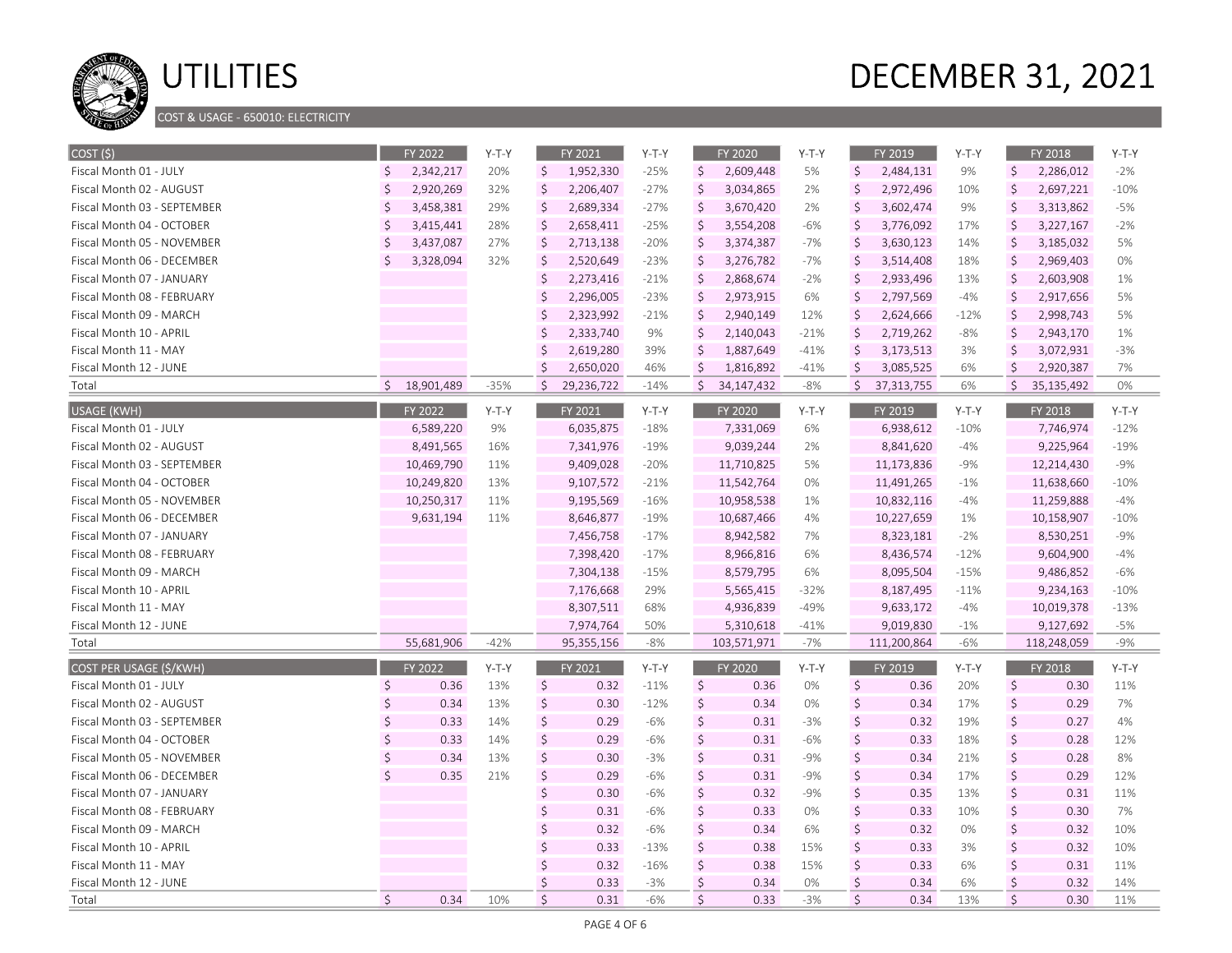

### COST & USAGE - 650020: ALTERNATIVE ENERGY

| $\vert$ COST $\vert$ (\$)      |                    | FY 2022    | $Y-T-Y$ |                    | FY 2021    | $Y-T-Y$ |              | FY 2020        | $Y-T-Y$ |                    | FY 2019    | $Y-T-Y$ |         | FY 2018    | $Y-T-Y$ |
|--------------------------------|--------------------|------------|---------|--------------------|------------|---------|--------------|----------------|---------|--------------------|------------|---------|---------|------------|---------|
| Fiscal Month 01 - JULY         | Ŝ                  | 528,030    | 3%      | $\zeta$            | 513,097    | $-7%$   | \$           | 553,417        | 13%     | \$                 | 490,361    | 7%      | $\zeta$ | 457,159    | 112%    |
| Fiscal Month 02 - AUGUST       | $\zeta$            | 536,238    | $-1%$   | $\zeta$            | 541,399    | 1%      | \$           | 535,160        | 22%     | $\zeta$            | 437,555    | $-12%$  | $\zeta$ | 498,736    | 123%    |
| Fiscal Month 03 - SEPTEMBER    | $\zeta$            | 494,051    | $-4%$   | $\zeta$            | 513,927    | 9%      | $\zeta$      | 473,154        | 14%     | \$                 | 415,095    | $-8%$   | $\zeta$ | 448,756    | 122%    |
| Fiscal Month 04 - OCTOBER      | $\zeta$            | 455,572    | 11%     | \$                 | 411,259    | $-9%$   | $\zeta$      | 451,693        | 13%     | \$                 | 399,276    | 5%      | $\zeta$ | 380,406    | 90%     |
| Fiscal Month 05 - NOVEMBER     | \$                 | 368,130    | 0%      | \$                 | 369,070    | $0\%$   | $\zeta$      | 368,833        | 5%      | \$                 | 350,562    | 3%      | $\zeta$ | 339,462    | 92%     |
| Fiscal Month 06 - DECEMBER     | Ś.                 | 312,899    | $-14%$  | $\zeta$            | 363,010    | 7%      | \$           | 339,339        | $-4%$   | \$                 | 353,475    | 10%     | $\zeta$ | 322,532    | 102%    |
| Fiscal Month 07 - JANUARY      |                    |            |         | $\zeta$            | 363,815    | 4%      | $\zeta$      | 351,433        | $-13%$  | \$                 | 403,520    | 6%      | $\zeta$ | 379,573    | 81%     |
| Fiscal Month 08 - FEBRUARY     |                    |            |         | $\zeta$            | 379,042    | $-5%$   | $\zeta$      | 400,886        | $-1%$   | \$                 | 406,248    | 31%     | $\zeta$ | 310,935    | 76%     |
| Fiscal Month 09 - MARCH        |                    |            |         | $\zeta$            | 443,958    | 7%      | $\zeta$      | 416,771        | $-17%$  | \$                 | 500,967    | 28%     | $\zeta$ | 390,895    | 38%     |
| Fiscal Month 10 - APRIL        |                    |            |         | \$                 | 527,431    | 4%      | $\zeta$      | 507,320        | $-4%$   | \$                 | 526,946    | 29%     | $\zeta$ | 407,283    | 62%     |
| Fiscal Month 11 - MAY          |                    |            |         | Ś.                 | 547,196    | $-1%$   | $\zeta$      | 552,389        | 6%      | \$                 | 519,764    | 15%     | $\zeta$ | 452,258    | 27%     |
| Fiscal Month 12 - JUNE         |                    |            |         | $\mathsf{\dot{S}}$ | 549,667    | 10%     | Ś.           | 498,653        | $-1%$   | \$                 | 501,469    | 27%     | $\zeta$ | 393,849    | 33%     |
| Total                          | Ŝ.                 | 2,694,920  | $-51%$  | $\mathsf{S}$       | 5,522,871  | 1%      | $\mathsf{S}$ | 5,449,048      | 3%      | \$                 | 5,305,238  | 11%     | $\zeta$ | 4,781,844  | 74%     |
| USAGE (KWH)                    |                    | FY 2022    | $Y-T-Y$ |                    | FY 2021    | $Y-T-Y$ |              | FY 2020        | $Y-T-Y$ |                    | FY 2019    | $Y-T-Y$ |         | FY 2018    | $Y-T-Y$ |
| Fiscal Month 01 - JULY         |                    | 2,168,139  | $-1%$   |                    | 2,184,950  | $-9%$   |              | 2,402,117      | 6%      |                    | 2,265,340  | 6%      |         | 2,139,161  | 118%    |
| Fiscal Month 02 - AUGUST       |                    | 2,202,041  | $-6%$   |                    | 2,342,480  | 0%      |              | 2,341,909      | 16%     |                    | 2,024,769  | $-13%$  |         | 2,329,400  | 129%    |
| Fiscal Month 03 - SEPTEMBER    |                    | 2,023,850  | $-9%$   |                    | 2,220,074  | 7%      |              | 2,069,811      | 8%      |                    | 1,919,504  | $-8%$   |         | 2,092,834  | 126%    |
| Fiscal Month 04 - OCTOBER      |                    | 1,859,183  | 4%      |                    | 1,780,167  | $-10%$  |              | 1,976,468      | 10%     |                    | 1,796,094  | 1%      |         | 1,771,737  | 93%     |
| Fiscal Month 05 - NOVEMBER     |                    | 1,498,946  | $-6%$   |                    | 1,592,355  | $-2%$   |              | 1,616,719      | 3%      |                    | 1,571,047  | 0%      |         | 1,578,382  | 95%     |
| Fiscal Month 06 - DECEMBER     |                    | 1,270,364  | $-17%$  |                    | 1,531,094  | 3%      |              | 1,488,088      | $-7%$   |                    | 1,594,608  | 6%      |         | 1,502,497  | 92%     |
| Fiscal Month 07 - JANUARY      |                    |            |         |                    | 1,526,832  | 1%      |              | 1,518,647      | $-11%$  |                    | 1,698,177  | $-3%$   |         | 1,744,860  | 83%     |
| Fiscal Month 08 - FEBRUARY     |                    |            |         |                    | 1,576,227  | $-10%$  |              | 1,749,104      | 1%      |                    | 1,733,533  | 21%     |         | 1,430,640  | 60%     |
| Fiscal Month 09 - MARCH        |                    |            |         |                    | 1,842,846  | 3%      |              | 1,794,602      | $-16%$  |                    | 2,140,334  | 19%     |         | 1,794,930  | 42%     |
| Fiscal Month 10 - APRIL        |                    |            |         |                    | 2,185,714  | 0%      |              | 2,183,031      | $-5%$   |                    | 2,290,077  | 22%     |         | 1,872,097  | 66%     |
| Fiscal Month 11 - MAY          |                    |            |         |                    | 2,264,093  | $-5%$   |              | 2,380,885      | 5%      |                    | 2,257,472  | 8%      |         | 2,093,731  | 29%     |
| Fiscal Month 12 - JUNE         |                    |            |         |                    | 2,252,575  | 5%      |              | 2,147,822      | $-1%$   |                    | 2,180,309  | 22%     |         | 1,787,667  | 35%     |
| Total                          |                    | 11,022,523 | $-53%$  |                    | 23,299,407 | $-2%$   |              | 23,669,203     | 1%      |                    | 23,471,264 | 6%      |         | 22,137,936 | 75%     |
| <b>COST PER USAGE (\$/KWH)</b> |                    | FY 2022    | $Y-T-Y$ |                    | FY 2021    | $Y-T-Y$ |              | <b>FY 2020</b> | $Y-T-Y$ |                    | FY 2019    | $Y-T-Y$ |         | FY 2018    | $Y-T-Y$ |
| Fiscal Month 01 - JULY         | $\zeta$            | 0.24       | 4%      | $\zeta$            | 0.23       | 0%      | $\zeta$      | 0.23           | 5%      | \$                 | 0.22       | 5%      | $\zeta$ | 0.21       | $-5%$   |
| Fiscal Month 02 - AUGUST       | $\mathsf{\hat{S}}$ | 0.24       | 4%      | $\zeta$            | 0.23       | 0%      | $\zeta$      | 0.23           | 5%      | \$                 | 0.22       | 5%      | $\zeta$ | 0.21       | $-5%$   |
| Fiscal Month 03 - SEPTEMBER    | Ś.                 | 0.24       | 4%      | $\zeta$            | 0.23       | 0%      | $\zeta$      | 0.23           | 5%      | \$                 | 0.22       | 5%      | $\zeta$ | 0.21       | $-5%$   |
| Fiscal Month 04 - OCTOBER      | Ŝ.                 | 0.25       | 9%      | \$                 | 0.23       | 0%      | $\zeta$      | 0.23           | 5%      | \$                 | 0.22       | 5%      | $\zeta$ | 0.21       | $-5%$   |
| Fiscal Month 05 - NOVEMBER     | Ś.                 | 0.25       | 9%      | $\zeta$            | 0.23       | 0%      | $\zeta$      | 0.23           | 5%      | $\mathsf{\hat{S}}$ | 0.22       | 0%      | $\zeta$ | 0.22       | 0%      |
| Fiscal Month 06 - DECEMBER     | $\mathsf{\hat{S}}$ | 0.25       | 4%      | \$                 | 0.24       | 4%      | $\zeta$      | 0.23           | 5%      | \$                 | 0.22       | 5%      | $\zeta$ | 0.21       | 5%      |
| Fiscal Month 07 - JANUARY      |                    |            |         | $\zeta$            | 0.24       | 4%      | $\zeta$      | 0.23           | $-4%$   | \$                 | 0.24       | 9%      | $\zeta$ | 0.22       | 0%      |
| Fiscal Month 08 - FEBRUARY     |                    |            |         | \$                 | 0.24       | 4%      | $\zeta$      | 0.23           | 0%      | \$                 | 0.23       | 5%      | $\zeta$ | 0.22       | 10%     |
| Fiscal Month 09 - MARCH        |                    |            |         | $\zeta$            | 0.24       | 4%      | $\zeta$      | 0.23           | 0%      | \$                 | 0.23       | 5%      | \$      | 0.22       | 0%      |
| Fiscal Month 10 - APRIL        |                    |            |         | Ś                  | 0.24       | 4%      | $\zeta$      | 0.23           | 0%      | \$                 | 0.23       | 5%      | $\zeta$ | 0.22       | 0%      |
| Fiscal Month 11 - MAY          |                    |            |         | $\zeta$            | 0.24       | 4%      | $\zeta$      | 0.23           | 0%      | \$                 | 0.23       | 5%      | $\zeta$ | 0.22       | 0%      |
| Fiscal Month 12 - JUNE         |                    |            |         | Ś                  | 0.24       | 4%      | \$           | 0.23           | 0%      | \$                 | 0.23       | 5%      | \$      | 0.22       | 0%      |
| Total                          | $\zeta$            | 0.24       | 0%      | \$                 | 0.24       | 4%      | $\zeta$      | 0.23           | 0%      | \$                 | 0.23       | 5%      | $\zeta$ | 0.22       | 0%      |